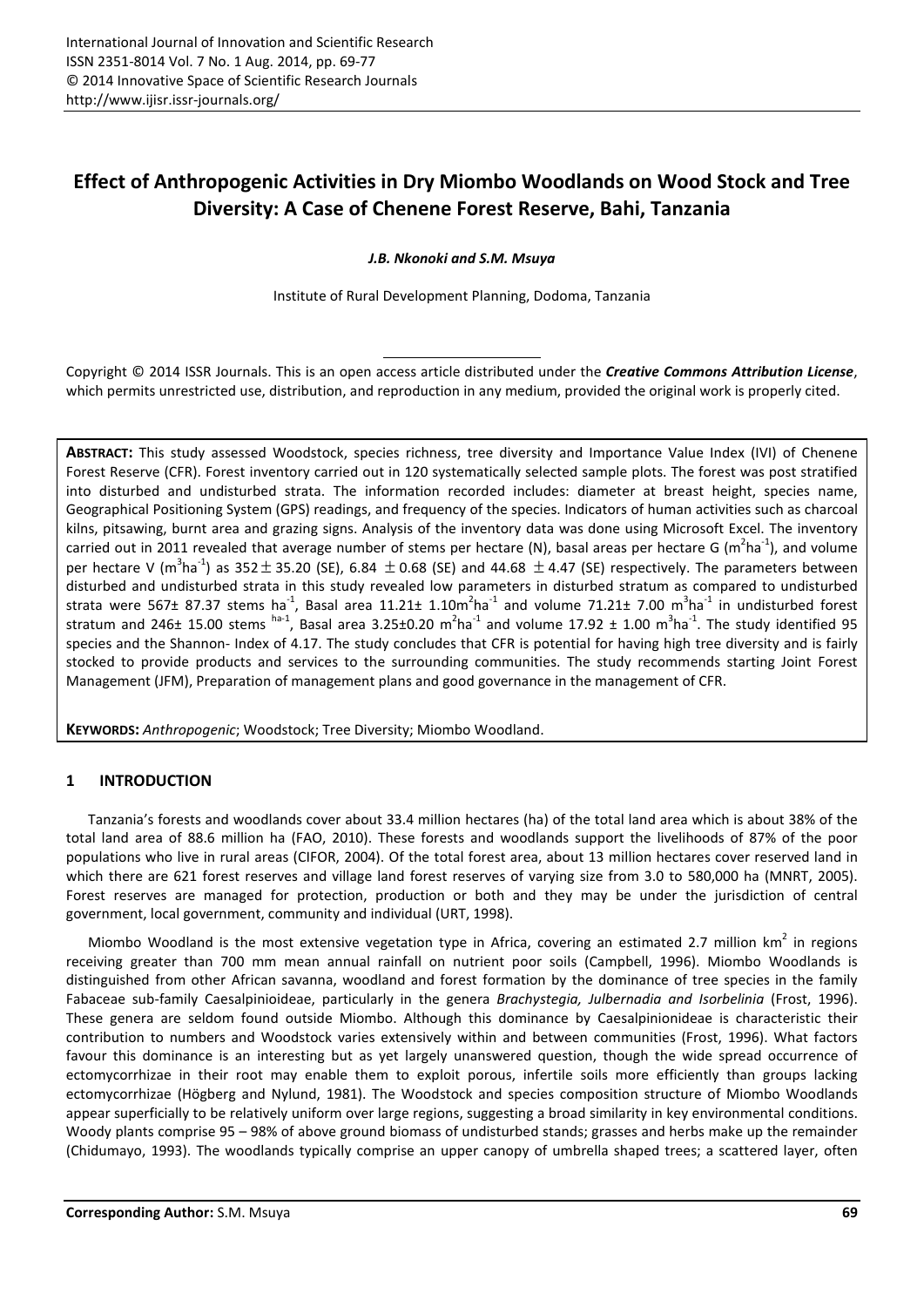absent, of sub-canopy tree; a discontinuous understorey of shrubs and saplings; and a patchy layer of grasses (Campbell, 1966). The uniformity in appearance is due in part to the remarkably similar physiognomy of the dominant canopy trees, no doubt a reflection of their origins in the Caesalpinioideae. Differences in Woodstock and species composition and diversity are more apparent at lock scale. The origin of these differences is under: geomorphic evolution of the landscape (Cole, 1986); edaphic factors, principally soil moisture and soil nutrients (Campbell et al. (1988) and past and present land use and other anthropogenic disturbances (Chidumayo, 1987), have all been implicated. According to Chidumayo (1989) anthropogenic activities play a big role in the dynamics of Miombo Woodlands. The Woodstock and species composition and diversity have been affected in many ways by human beings, and it is believed no part of it remains absent of human influence (WWF – SARPO, 2001). Knowledge of the extent to which Woodstock and tree diversity have been affected is inadequate. This study assessed the Woodstock and tree diversity in Chenene Forest Reserve (CFR). CFR is a central Government owned forest located in Dodoma region Tanzania. Its management was devolved to Bahi District Council in 1992. It is against this background that the area is selected for this study since it is a good representative of forest which its management was devolved to local government in central part of Tanzania and as such it is worth assessing Woodstock and tree diversity under this management regime.

# 2 MATERIAL AND METHOD

# 2.1 THE STUDY AREA

Chenene Forest Reserve (CFR) is located in Bahi District, Dodoma Region at latitude 4 $^{\circ}$  to 8 $^{\circ}$ S and longitude 35 $^{\circ}$  to 37 $^{\circ}$ E. Bahi District is one of the six districts of Dodoma Region. Other districts are Kondoa, Chamwino, Dodoma Municipality, Mpwapwa and Kongwa. The headquarters of the district is located in Bahi ward which is 50 km away from Dodoma Mucipality and located close to the highway linking Singida and Dodoma regions. Bahi district extends between latitude  $4^0$ and  $8^0$  South and between longitude 35<sup>0</sup> and 37<sup>0</sup> East. On the east, the district shares its boarder with Chamwino and Dodoma Municipal; Kondoa district on the north, Iringa region on the Southwest, and Manyoni District on the West. Their populations and households are in Table 1. The location of CFR is indicated in (Fig. 3).

| Village  | Population (2002) | Population (2008) | No. of households (2011) |  |
|----------|-------------------|-------------------|--------------------------|--|
| Mayamaya | 3 2 0 3           | 8812              | 1 1 5 9                  |  |
| Chenene  | 2 3 4 2           | 6 3 6 2           | 720                      |  |
| Mkondai  | 1 3 1 0           | 5 2 4 0           | 1529                     |  |
| Babayu   | 3 5 2 0           | 8750              | 1580                     |  |

*Source: URT, (2009); Village registers, (2011).*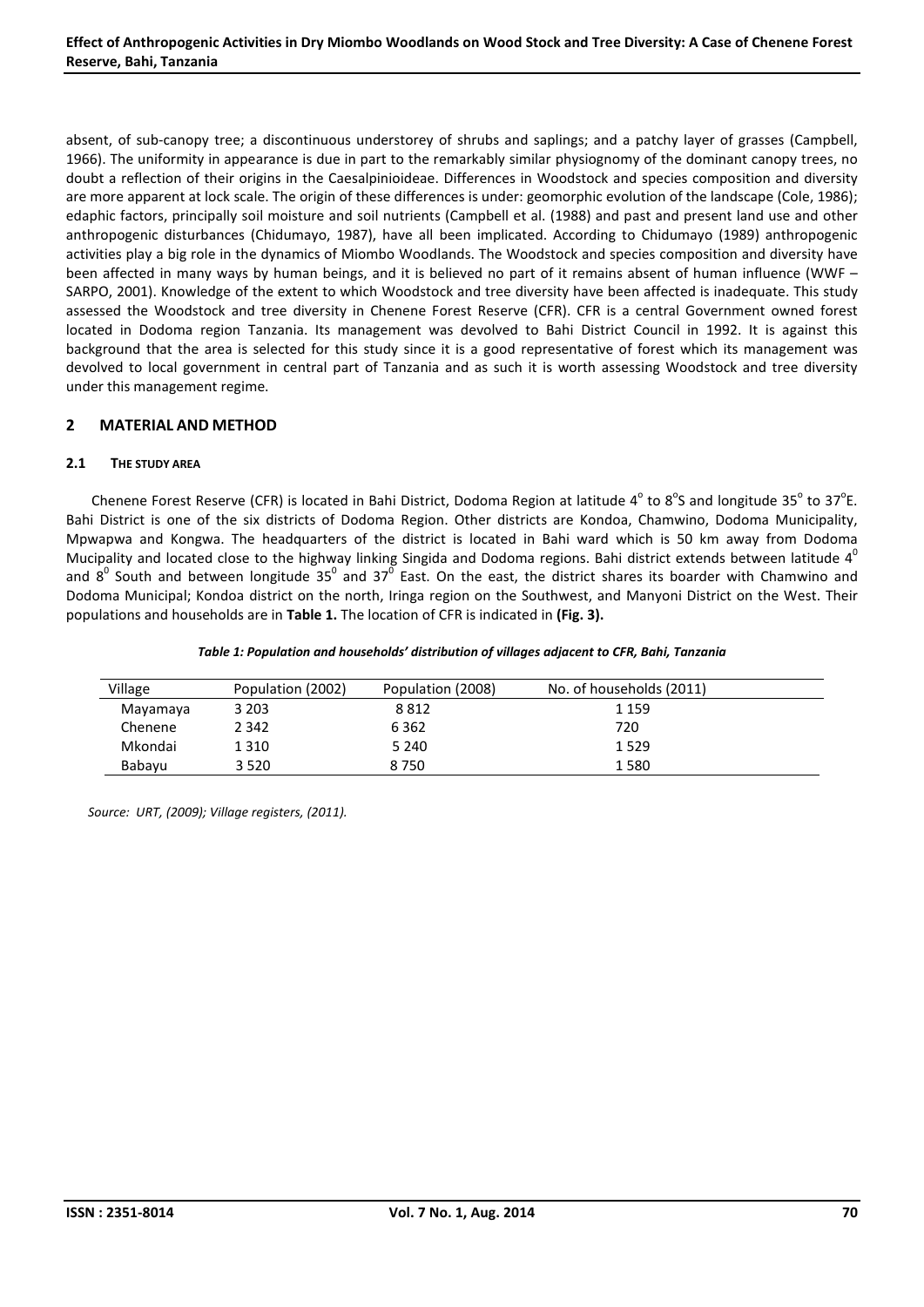

*Fig. 1: Location of Chenene Forest Resrve*

# 2.2 DATA COLLECTION

Forest inventory was conducted to determine Woodstock and tree diversity, their distribution and estimate the available stock in the forest reserve. Forest inventory is defined as the procedure for obtaining information on quantity and quality of forest resources and other characteristics of the land on which trees are growing (Malimbwi, 1997). The actual inventory was preceded by a reconnaissance survey which involved layout of transects and plots on the map of forest reserve.

To cover the whole forest reserve area and variations between vegetation cover, systematic sampling design was adopted in this study. Systematic sampling enabled an even distribution of the samples throughout the forest reserve and hence increases the chance of including all vegetation types in the area (Phillip, 1994).

The study adopted sampling intensity of 0.1% which is equivalent to 120 plots. The sample plots were stratified into disturbed and undisturbed strata as shown in Table 2.

| Forest strata              | No. of plots | Plot size (ha) | Plot area (ha) |
|----------------------------|--------------|----------------|----------------|
| Disturbed forest stratum   | 60           | 0.07           | 4.2            |
| Undisturbed forest stratum | 60           | 0.07           | 4.2            |
| Total                      | 120          | 0.07           | 8.4            |

#### *Table 2: Distribution of sample plots in the study area*

Circular shaped plots were adopted because they are easy to use, they reduce edge effects in samples and counting errors during inventory of border trees are minimized. The effects are less on the circle plots than in square and rectangular plots (Krebs, 1989). The sample plot was divided into three areas of 5m, 10m and 15m radius.

The information that was recorded from each sample plot include: diameter at breast height (dbh), tree species name, Geographical System Positioning (GPS) readings, indicators of human activities such as pitsawing, fire signs, charcoal kilns and grazing signs.

# 2.3 DATA ANALYSIS

For the miombo woodland forest, the total tree volume was calculated using allometric equation developed by Malimbwi *et al.,* (2005). The equation was: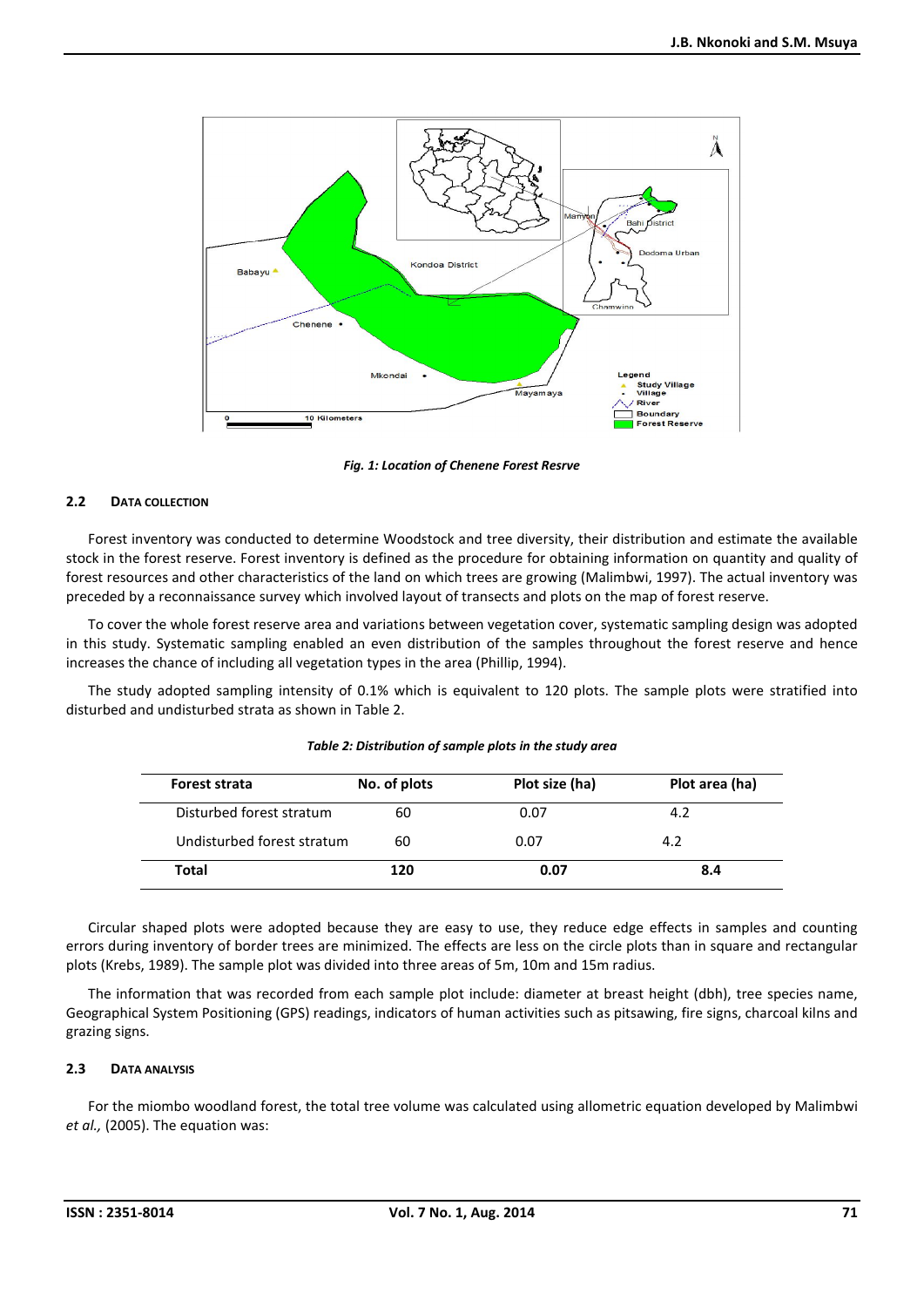# $V= 0.000011972D^{3.191672}$

From the collected data, it was possible to compute other forest stand parameters such as: density, i.e. the number of stems per hectare (N) and Basal area per hectare (G). These parameters are very important in forest management as they provide useful information on forest stocking levels. Tree diversity was determined using the Shannon Wiener index. The knowledge of tree diversity is useful for establishing the influence of human activities and the state of succession and stability in the environment (Misra, 1989). The species diversity increases with the number of species in the community (Krebs, 1989).

$$
H^{'}=-\sum_{i=1}^{s}p_{i}Inp_{i}
$$

Where:

H'=Shannon-Wiener Index

 $P_i$  =is the proportion of total sample belonging to the ith species (  $P_i = n_i / N$  )

ni = the number of individuals of each species.

Forest stock and tree diversity were compared using undisturbed and disturbed strata to reflect the past tree stocking and tree diversity.

Importance Value Index (IVI) was computed as the average of relative basal area, density and frequency. The IVI for a species is a composite of the three ecological parameters i.e. density, frequency and basal area which measure different features and characteristics of a species in its habitat. Ecologically, density, basal area and frequency of a species measure the distribution of a species within the population while basal areas measure the area occupied by the stems of the trees.

# 3 RESULTS AND DISCUSSION

# 3.1 FOREST INVENTORY

The inventory carried out in 2011 revealed that average number of stems per hectare (N), basal areas per hectare G (m<sup>2</sup>ha<sup>-1</sup>), and volume per hectare V (m<sup>3</sup>ha<sup>-1</sup>) as 352  $\pm$  35.20 (SE), 6.84  $\pm$  0.68 (SE) and 44.68  $\pm$  4.47 (SE) respectively. The parameters between disturbed and undisturbed strata in this study revealed low parameters in disturbed stratum as compared to undisturbed stratum (Table 3).

| Stand<br><b>Parameters</b> | Forest strata    |                  | t-stat | P-value       |  |
|----------------------------|------------------|------------------|--------|---------------|--|
|                            | Undisturbed      | Disturbed        |        |               |  |
| N (stems/ha)               | $567 \pm 87.37$  | $246 \pm 15.60$  | 4.099  | $< 0.0001***$ |  |
| G (Basal area/ha)          | $11.21 \pm 1.10$ | $3.25 \pm 0.20$  | 5.949  | $< 0.0001***$ |  |
| V (Volume/ha)              | 71.21 $\pm$ 7.00 | $17.92 \pm 1.00$ | 4.187  | $0.006***$    |  |
| Shannon's Index            | $4.17 \pm 0.41$  | $4.00 \pm 0.40$  | 4.136  | $< 0.0001***$ |  |

*Table 3: Parameters between disturbed and undisturbed forest strata in CFR, Bahi, Tanzania*

The variation might be attributed by excessive human activities in CFR since the forest was not managed under Joint Forest Management (JFM). The forest management was devolved to local government authority but the type of devolution did not involve the local people in the management of forest. Iddi (2002) highlighted a gap between policy and practice as a result of poor understanding of the responsibilities and benefits of the communities. The author pointed out that this is exacerbated by the dilemma of finding suitable focus for decision making, therefore, if societal needs, resource potential and institutions guiding resource use are not harmonized, the potential exists for negative outcomes on both ecological (resources) and societal aspects emanating from unresolved conflicts.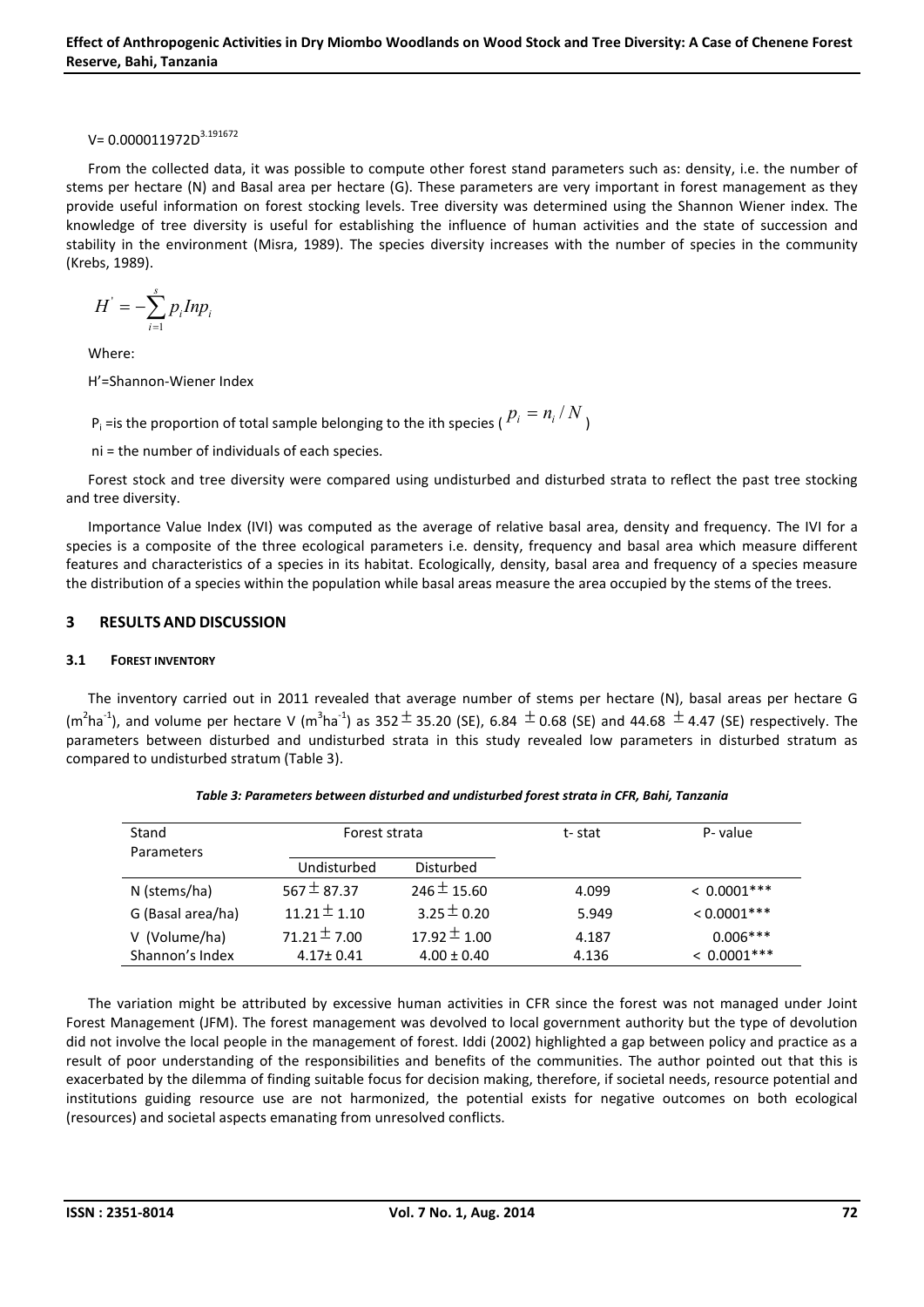#### 3.1.1 SPATIAL COMPARISON ON STOCKING, BASAL AREA AND VOLUME IN CFR

#### STOCKING DISTRIBUTION

The distribution by diameter classes for the disturbed and undisturbed forest strata generally indicated 'J' shape DBH distribution (Fig. 2). This was an indication of active regeneration as it is expected for natural forest (Phillip, 1994).



#### *Figure 2: Number of stems ha-1 distribution by diameter classes for disturbed and undisturbed strata for CFR 2011, Bahi, Tanzania.*

The average number of stems per hectare for all diameter classes was 567 for undisturbed forest strata and for disturbed forest strata were 246. There was significant difference (p<0.0001) in number of stems per hectare between undisturbed and disturbed forest strata (Table 3). However, the disturbed forest strata had more number of stems per hectare for DBH classes I and II as compared to undisturbed forest strata (Figure 2). This indicates that human activities have negative impact on large diameter classes leaving large number of small diameters in disturbed strata.

Generally, in both undisturbed and disturbed forest strata, more number of trees was found in small diameter classes I and II indicating abundance of young trees which is a characteristic of natural forests (Phillip, 1994). It is also a manifestation of the ecosystem resilience. Such distribution is a common characteristic of natural forest with intimate mixture of trees of all age classes. This provide an indication that the stands were developing and regeneration in the forest reserve was taking place as well as the population structure was stable (Isango, 2007; Chingonikaya, 2010). The tree density reported in this study is within the range as reported by different authors studied in miombo woodlands (Isango, 2007; Chingonikaya, 2010).

# BASAL AREA DISTRIBUTION

The average basal area per hectare for all diameter classes was 11.21  $m^2$ ha<sup>-1</sup> for undisturbed forest strata, where as for disturbed strata was 3.25 m<sup>2</sup>ha<sup>-1</sup>. This difference was significant (p<0.0001) (Table 3).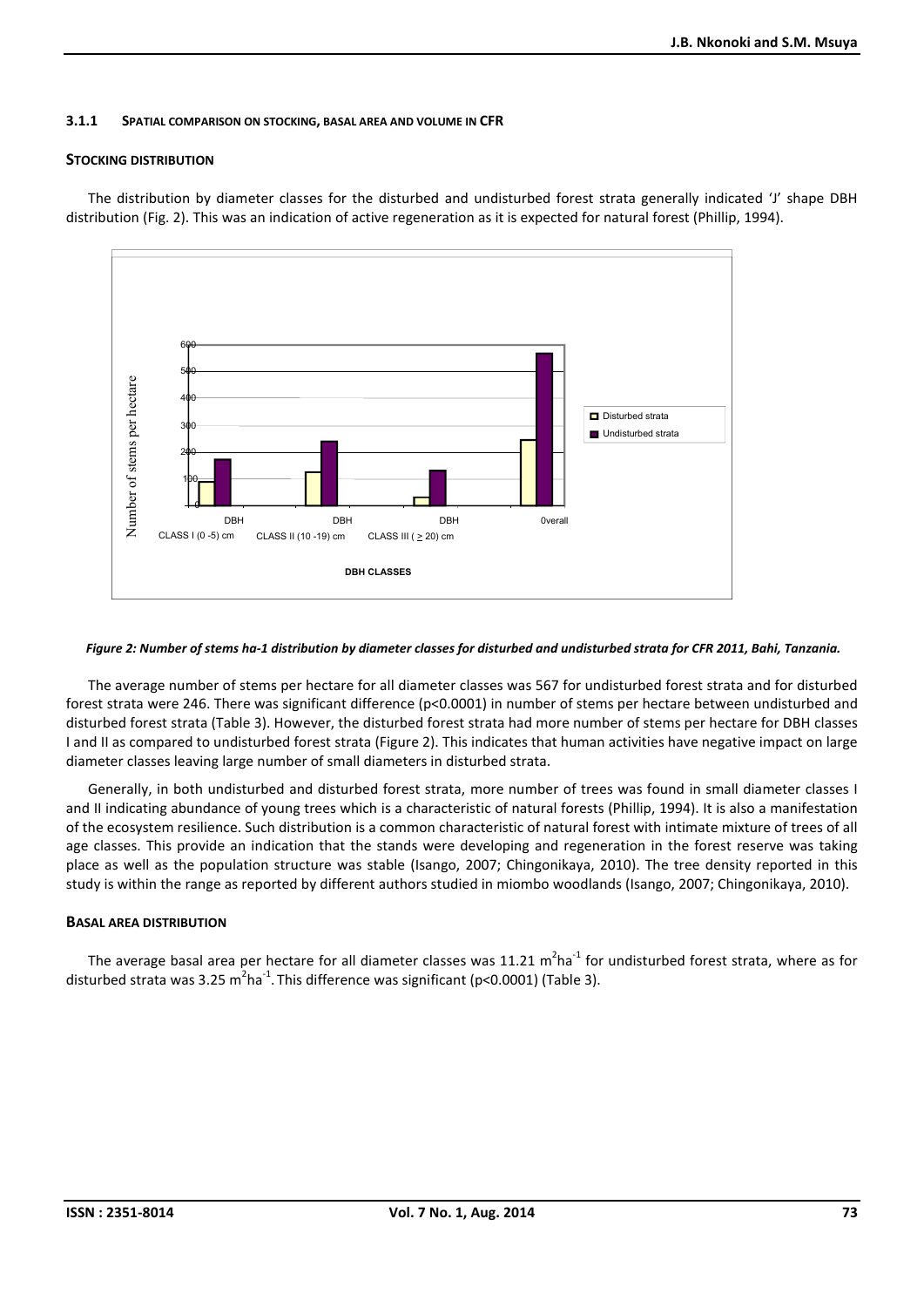

*Figure 3: Distribution of basal area per hectare (G) by diameter classes for undisturbed and disturbed strata of year 2011 in CFR, Bahi, Tanzania.*

Comparatively undisturbed forest had more average basal area than disturbed forest (Table 3) The reason might be that human activities had caused more removal of some diameter classes especially classes III (>20 cm) in disturbed forest stratum (Figure 3) this might be attributed by chopping down trees during pit sawing, charcoal making, poles for construction and fuelwood.

The basal area reported in this study is within the range as reported by different authors studied in other miombo woodlands. For example Chingonikaya (2010) studied in Mgori Forest Reserve observed that the basal area had a mean of 9.65 to 18.50 m<sup>2</sup>ha<sup>-1</sup> while Isango (2004) reports a range of 10 to 14 m<sup>2</sup>ha<sup>-1</sup>.

# 3.1.2 VOLUME DISTRIBUTION

The average volume distribution for all diameter classes in the undisturbed forest strata were 71.21  $m^3$ ha<sup>-1</sup> while the distribution for disturbed forest strata were 17.72 m3ha<sup>-1</sup>. This difference was significant (p<0.0001). Furthermore, the undisturbed forest strata had more volume per hectare than disturbed forest strata (Table 3) However, the difference of more than 53.29 m<sup>3</sup>ha<sup>-1</sup> between means of (undisturbed) and disturbed forest was considerable large and cannot simply be ignored. The reason might be that human activities had caused more removal of some diameter classes especially classes II and III in disturbed forest stratum (10 – 20cm and > 20 cm) DBH (Figure 4). This may be due to pit sawing, charcoal burning, and poles for construction and fuelwood.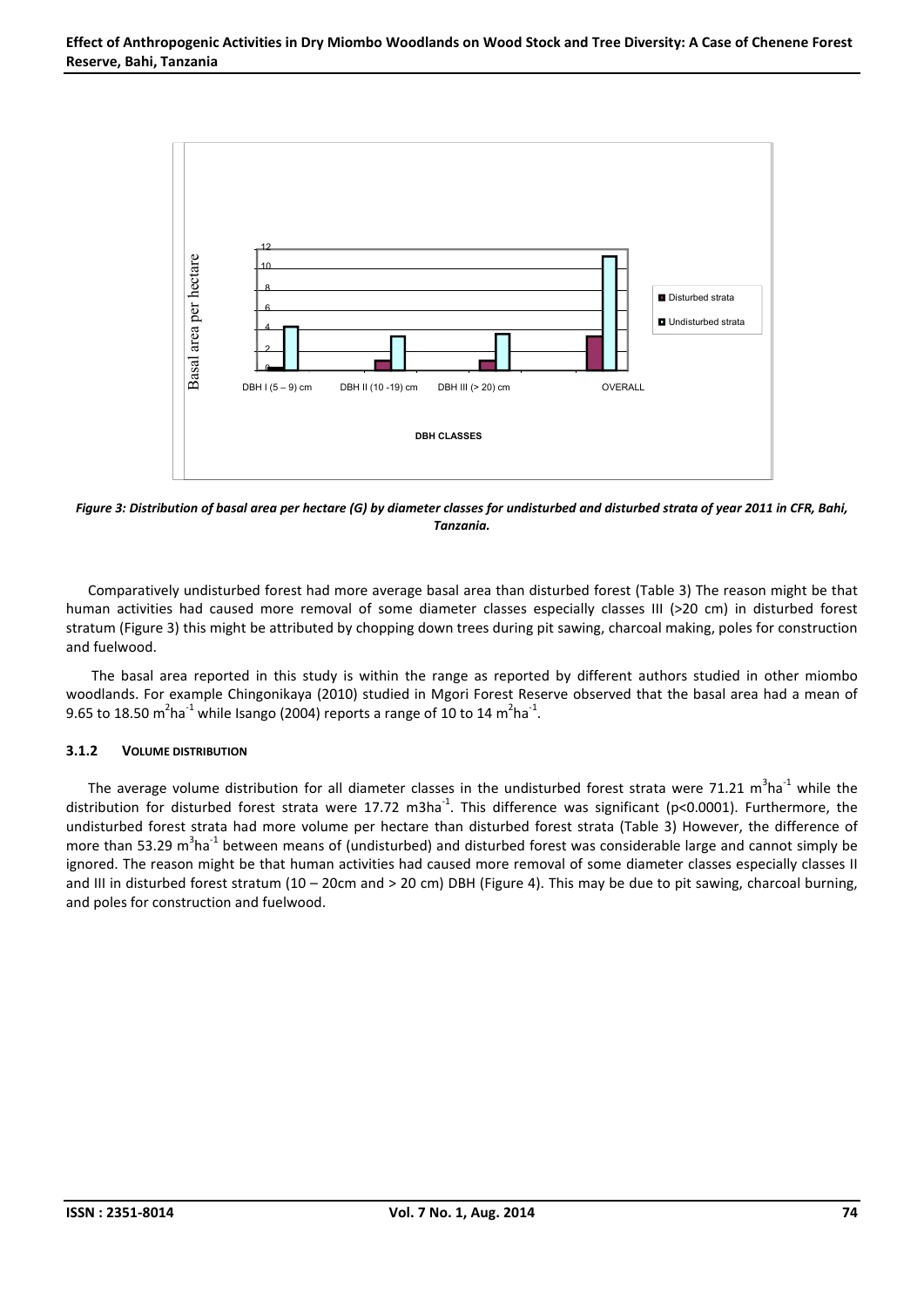

*Figure 4: Volume per hectare (V) distribution by diameter classes for undisturbed and disturbed strata of year 2011 in CFR, Bahi, Tanzania*

Large volume was recorded in large diameter classes for undisturbed forest strata (Figure 4) as had been with basal area. Generally, volume trend was similar to that of basal area whereby small and medium diameter classes had small volume in both strata while large diameter class in undisturbed forest strata had large volume due to their fewer numbers (Figure 4).

#### 3.1.3 SPECIES COMPOSITION AND RICHNESS

Table 4 shows the general characteristics of CFR tree resources. A total of 95 tree species were identified. The species richness (95) of trees observed in this study compares well with miombo woodland forests occurring in other areas. Luoga (2000) enumerated 79 species in Ktulangalo Forest Reserve while Backeus (2006) found 86 species around Ihombwa village. Njana (2008) and Mafupa (2006) found 82 and 46 species in Urumwa Forest Reserve and Igombe River Forest Reserve respectively. The higher the number of species richness in the study area was contributed to the presence of Bubu riverine forest that contributes to growth of many species.

| Parameters                      | Value |  |
|---------------------------------|-------|--|
| 1. Richness (number of species) | 95    |  |
| 2. Shannon's Index              | 4 1 7 |  |

*Table 4: Characteristics of tree resources in CFR*

Krebs (1989) suggests that value of the index usually lies between 1.5 to 3.5, Shannon diversity increases with increase in number of species, in this study, the index is high (4.17) as compared to those found in Kitulangalo miombo forest, Tanzania by Nduwamungu (1996) which were 3.79, 3.56 and 3.26 for all diameter classes respectively. Zahabu (2001) reported Shannon – Index of 3.79 and 3.13 respectively in miombo woodland of Kitulangalo Forest Reserve, Morogoro, Tanzania.

# 3.1.4 IMPORTANCE VALUE INDEX (IVI)

The Importance Value Index (IVI) provides knowledge on important species of a plant community. Based on IVI *Brachystegia boemii* was the most dominant species. Followed by *Brachystegia speciformis, Vitex doniana, Albizia versicolor, Brachystegia globiflora* and *Acacia tortilis.* Others were *Combretum molle; Pterocarpus angolensis, Acacia nilotica and Xeroderris stulmanii* (Figure 5) show the distribution of important tree species in the woodland.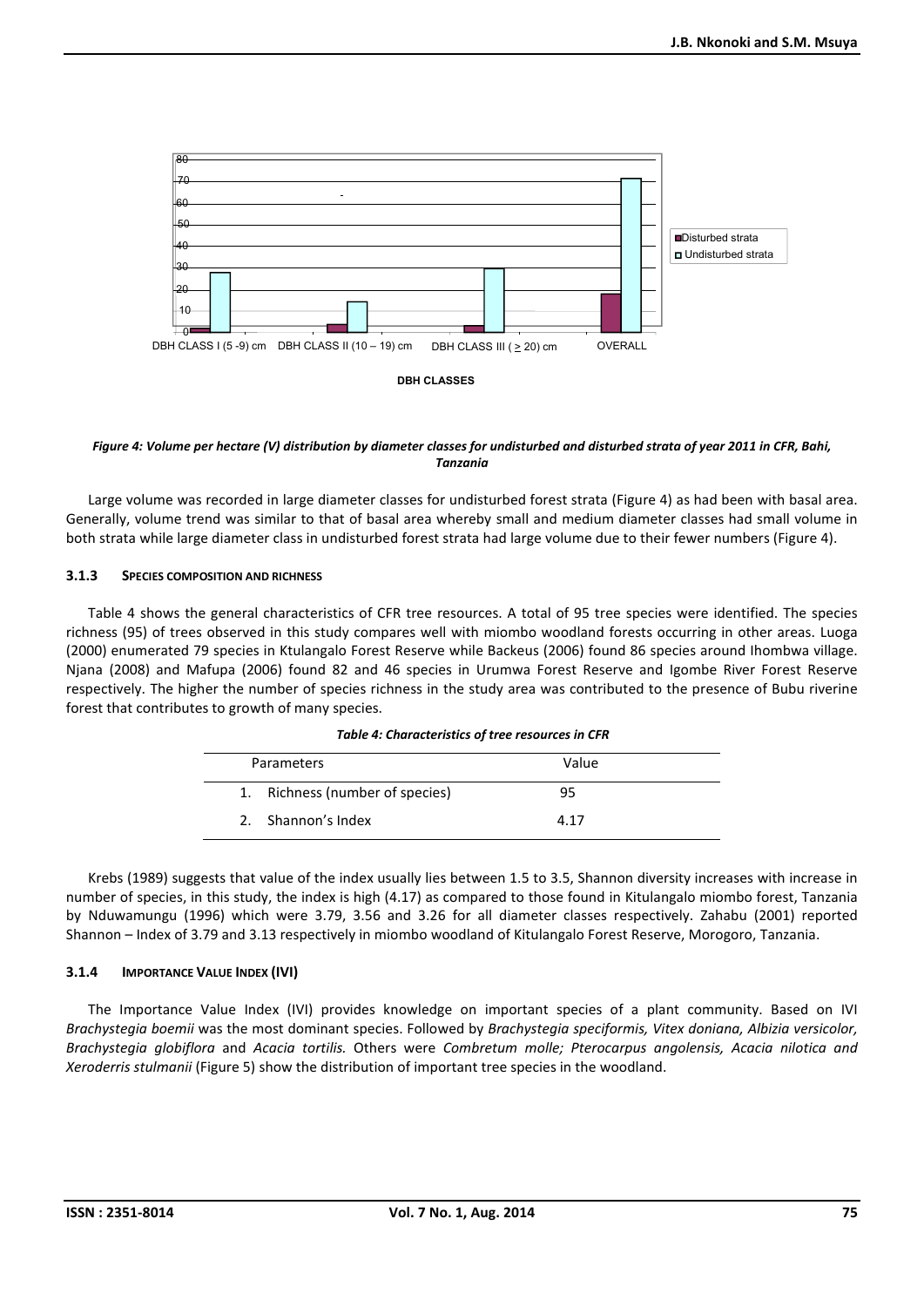

*Figure 5: Species richness according to IVI in CFR, Bahi, Tanzania.*

The results disclose that, the most important species in the scale of Shannon Wierner Index of Diversity. The IVI rank species in a way to give an indication on which species come out as important element of the miombo trees (Munishi *et al.,* 2008).

# 4 CONCLUSION

The study revealed that CFR has a reasonably good woodstock and tree species composition and richness. The Woodstock in undisturbed (intact) strata forest were high (71.21 m<sup>3</sup>/ha) as compared to disturbed forest strata (17.92 m<sup>3</sup>/ha). Species noted to be dominant include: *Brachystegia boemii, Brachystegia speciformis, Vitex doniana, Brachystegia longifolia, Combretum molle, Pterocarpus angolensis, Acacia nilotic and Xeroderris stulmanii.*

However, species richness for some timber tree species such as *Pterocarpus angolensis, Dalbegia melanoxylon, Albizia versicolor and Brachystegia boemii* were found in undisturbed forest strata due to over exploitation. The harvesting involves charcoal making, poles cutting (milunda), pitsawing and fuelwood. This indicates a sign of human activities which can lead to unsustainable supply of forest products and services and hence poor provision of livelihoods to the surrounding communities.

# 5 RECOMMENDATIONS

The study recommends preparation of management plans and promotion of good governance in management of CFR. Fuelwood, poles harvesting (milunda), charcoal making and pit sawing could have a contribution to deforestation in disturbed forest stratum. Similarly, state forests that cover large area of forests have experienced significant deforestation due to human pressure, lack of enforcement and weakness of institutions to tackle the deforestation problem.

Policy implications entail forest management and institutional interventions against inappropriate use: illegal logging, charcoal making, forest fires and overgrazing human activities. Simultaneously, poverty issues need to be tackled by providing more suitable ways of living to rural people that currently rely heavily on forests. Forest reserve areas should be associated with in depth analysis of socio-economic situation of villages that are close to them and potentially rely heavily on forests for grazing and other forest resources.

Finally, the study demonstrates the importance of CFR as dry miombo woodland which could be otherwise neglected.

# **REFERENCES**

- [1] Campbell, B.M. (1996). *The Miombo in Transition: Woodlands and Welfare in Africa.* Bogar. Indonesia: Centre for Forestry International Research (CIFOR).
- [2] Campbell, B.M., Swift, M.J., Hatton, J., Frost, P.G.H. (1988). Small scale vegetation pattern and nutrient recycling in Miombo Woodland. In: J.T.A, Verhoeven., G.W, Heil., M.J.A, Wenger (Eds.): *Vegetation Structure in Relation to Carbon and Nutrient Economy*
- [3] CIFOR, (2004). Making dry forests work for the poor in Africa-Bulding on success. CIFOR Livelihoods Brief No. 3. 15pp.